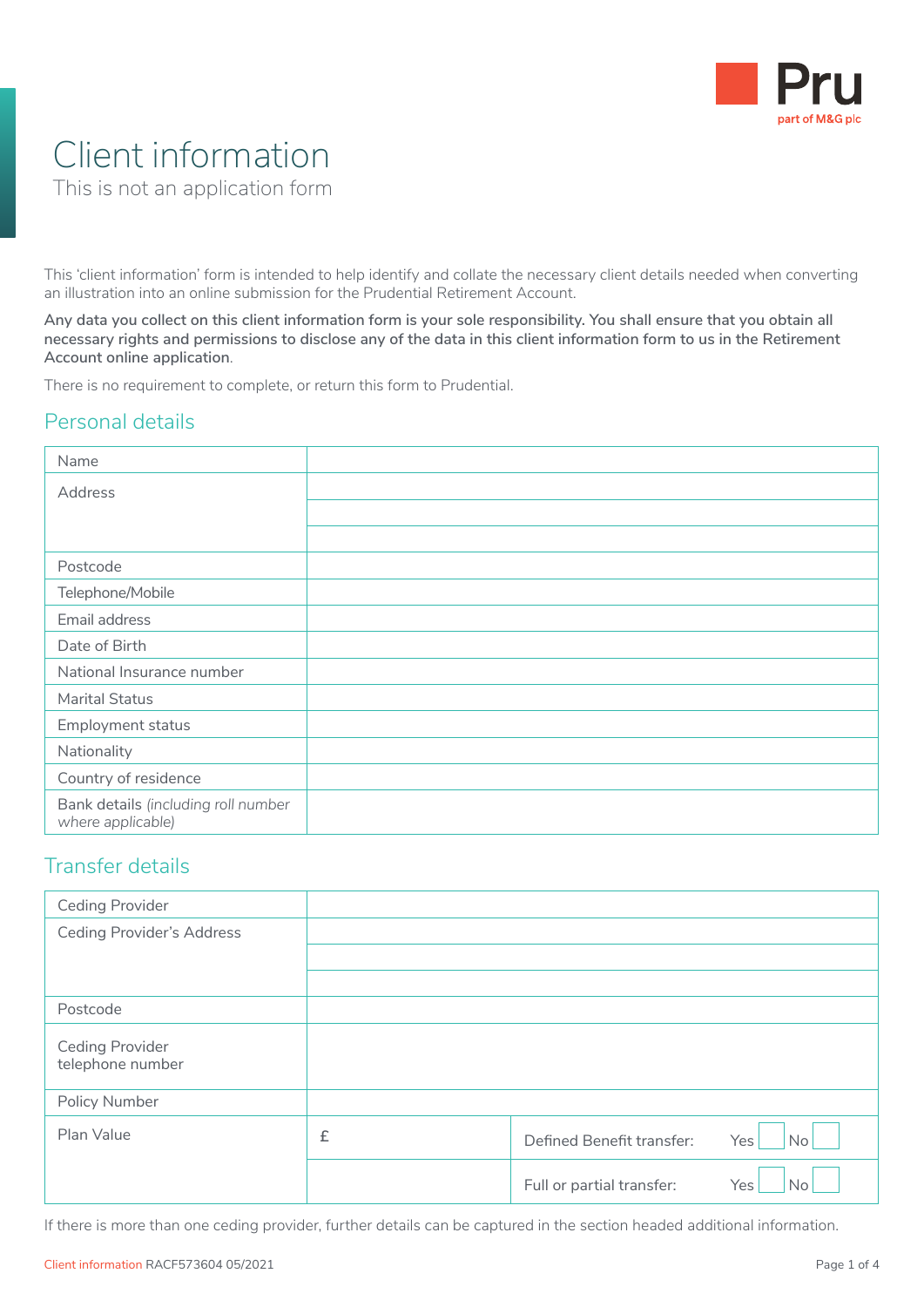## **Contributions**

## Beneficiary details (optional)

| Name                      |  |
|---------------------------|--|
| Address                   |  |
|                           |  |
|                           |  |
| Postcode                  |  |
| Date of Birth             |  |
| National Insurance number |  |

If there are more than one beneficiary, details can be captured in the section headed additional information.

## BCE's

| Are there are any BCE's?      | Yes |
|-------------------------------|-----|
| If so, amount of BCE          |     |
| The tax year it was completed |     |

## Transfer from deceased members (if required)

| Address (of deceased)                                            |  |
|------------------------------------------------------------------|--|
|                                                                  |  |
|                                                                  |  |
| Postcode                                                         |  |
| Relationship to the deceased<br>(Dependant Nominee or Successor) |  |
| Application drawdown income -<br>tax free or taxable             |  |

If there are more than one beneficiary, details can be captured in the section headed additional information.

## Additional Information

(including any information to be changed on the original illustration)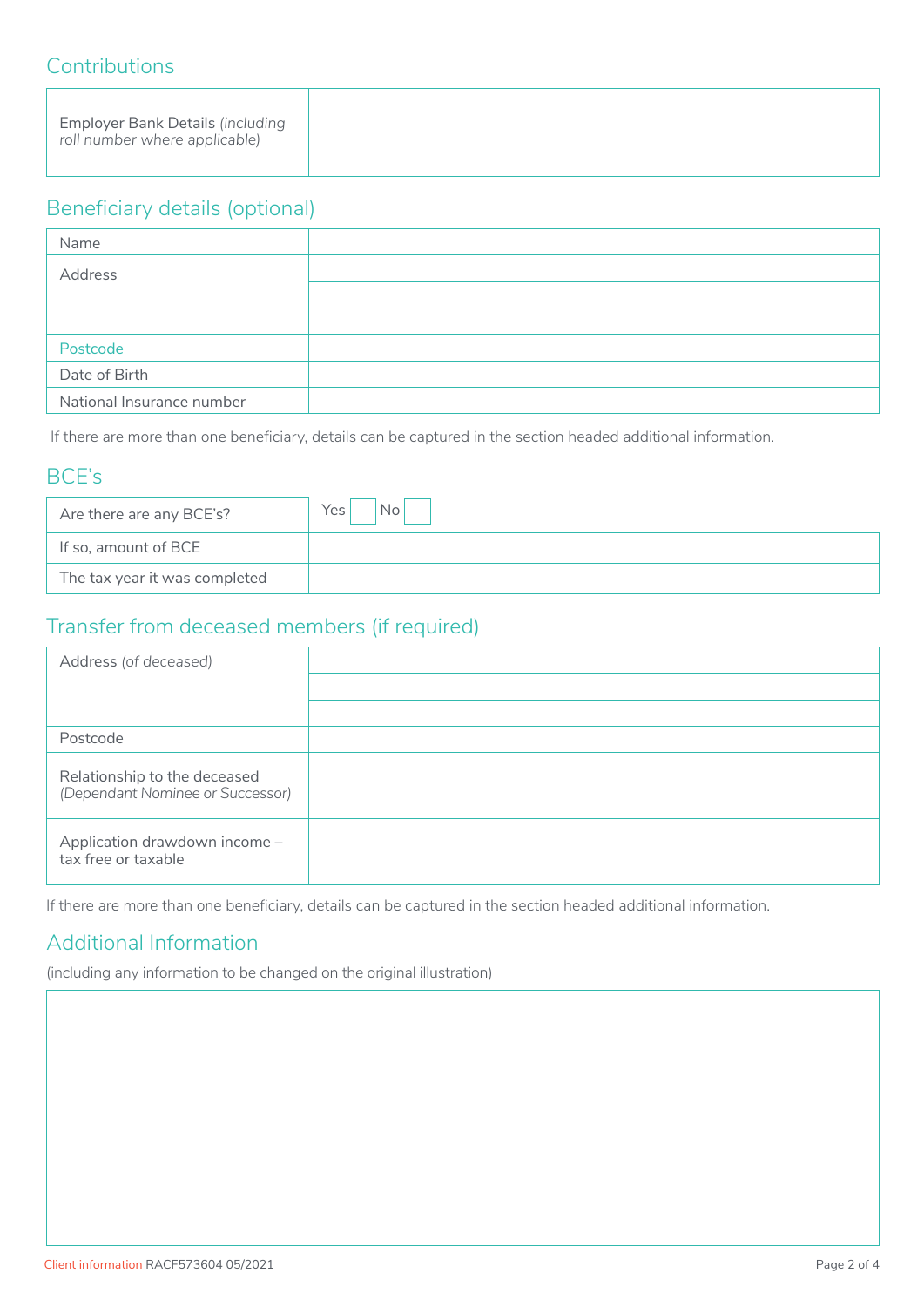## Adviser Checklist

The final stage of the online submission process will ask you to confirm that you have explained the key features of the Retirement Account to the client, and that you have carried out Money Laundering checks in accordance with regulations.

To complete the application, we need:

*please tick*

| Signed client declaration form | For top-ups only. Not required for new business applications. Send by<br>secure email.            |
|--------------------------------|---------------------------------------------------------------------------------------------------|
| Signed Direct Debit Mandate    | Applications with regular contributions – including employer contributions.                       |
| *Cheque or bank transfer       | Applications with single contributions – please use the references on the<br>Payment Cover Sheet. |
|                                | Please make sure the Payment Cover Sheet is attached when sending<br>a cheque.                    |

For applications including any of the following, please get in touch with the Pru Choice Customer Services team on 0800 640 9200 to discuss any additional requirements:

- Pension protection
- Pension sharing orders
- Applications where the member is under the age of 16
- Bankruptcy
- \* Any payments made via cheque should be made payable to Prudential Assurance Co Ltd.

## Acting on someone's behalf?

When giving us information about another person, you confirm that they have appointed you to act on their behalf. This includes providing consent to:

- the processing of their personal and sensitive data
- receive any data protection notices on their behalf
- receive marketing information as indicated.

#### Marketing Preference

Please confirm how you wish to receive marketing materials

| Phone (home/work) |  |
|-------------------|--|
| Mobile/SMS        |  |
| Mail              |  |
| <b>Email</b>      |  |

In some circumstances if your client has other policies with Prudential they may be contacted directly with 'servicing' messages regarding those products.